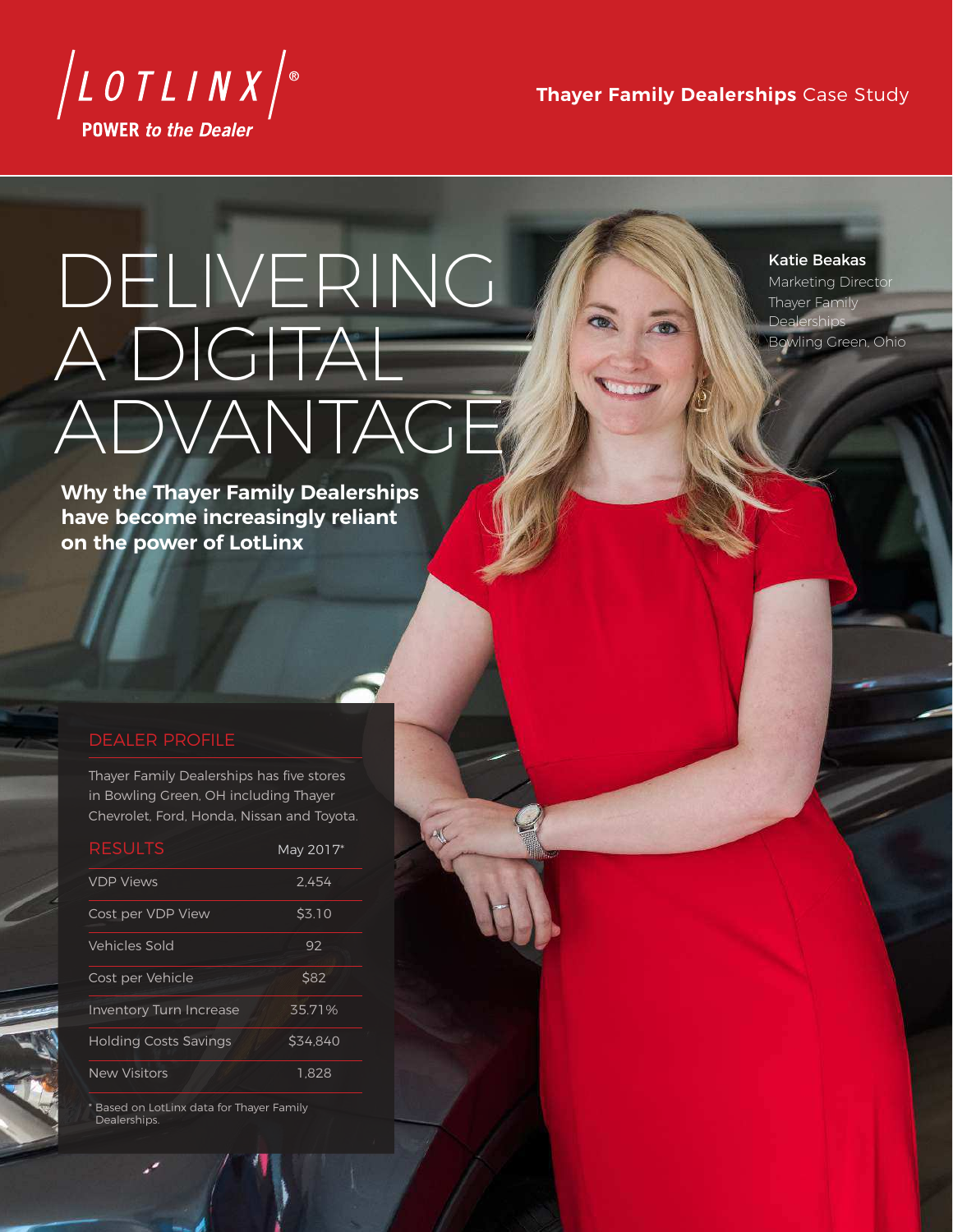

Bowling Green, OH is a tight-knit farming and agricultural community located approximately 25 miles from downtown Toledo. With some 30,000 residents, it is also the home of Bowling Green State University, whose most illustrious alumnus is Olympic gold medalist figure skater Scott Hamilton. More than 80 years ago, Ralph Thayer opened a Chevrolet dealership in the town. Today, if you drive south past the big farms and the Tractor Supply Store on North

Main Street, you'll come to the freestanding Thayer Nissan store followed immediately by the Thayer Ford store. Continue for another mile or so, and you'll find the Thayer Honda Store and after that the Thayer Chevrolet store and after that the Thayer Toyota store.

What began as a small, local dealership representing a single OEM is today a five-store group that draws customers from Toledo and points beyond. The group is run by Ralph's son Paul and Paul's three children, Rachel, Ryan and Robyn. And heading up marketing for the enterprise is Katie Beakas, a native of Bowling Green herself and a proud graduate of BGSU.

## SUPPORTING THE MOVE FROM TRADITIONAL MEDIA TO DIGITAL

Prior to joining Thayer, Katie worked in marketing for the American Cancer Society in nearby Perrysburg, OH. She also served on the ACS board, where she met fellow board member Rachel Thayer. In 2012, Katie joined Thayer Family Dealerships.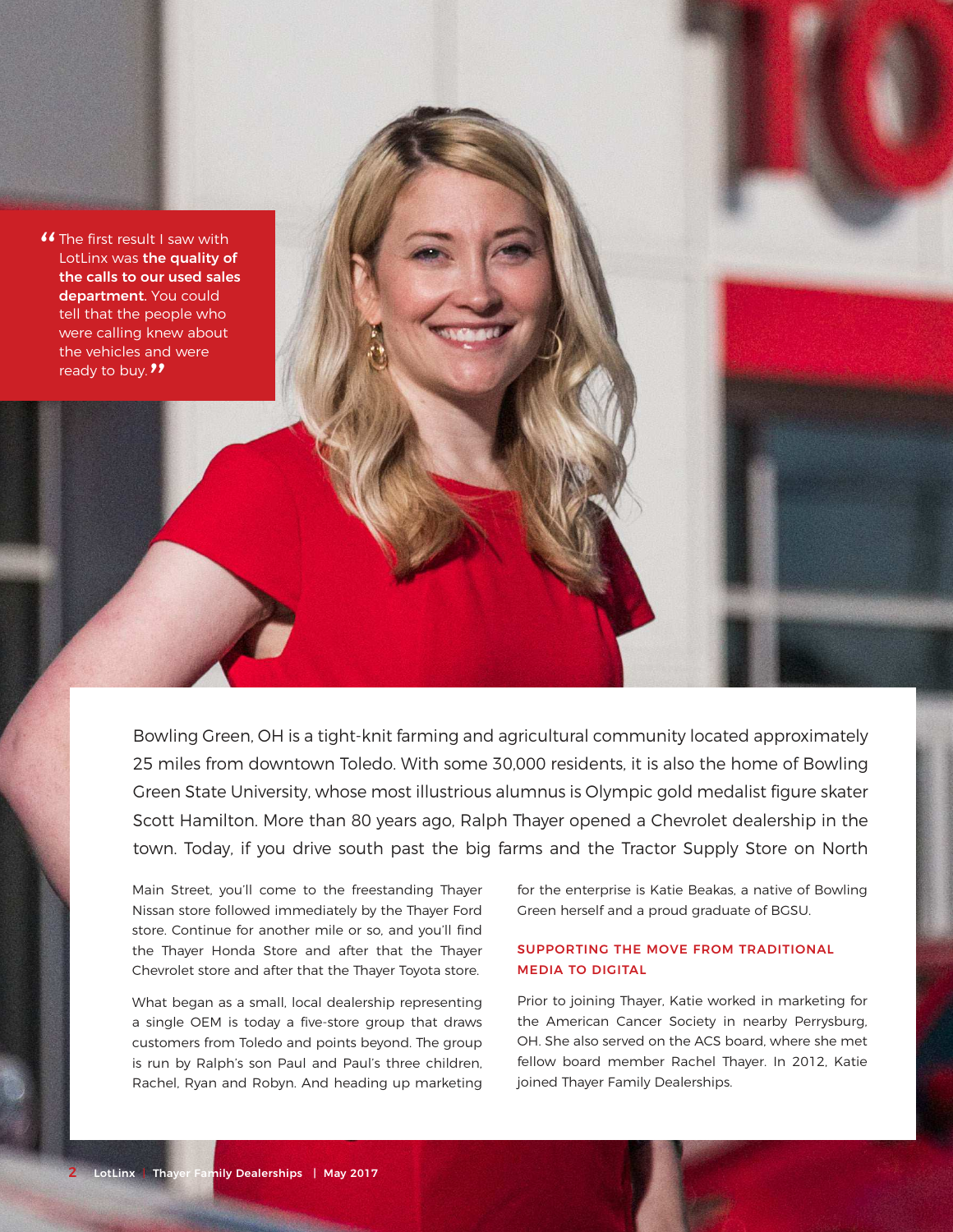### — SCORECARD: THAYER FAMILY DEALERSHIPS RESULTS FROM LOTLINX - MAY 2017 —

**COST** 

NEW SHOPPERS DELIVERED TO THE WEBSITE 1,828

VDP VIEWS ON DEALERSHIP **WEBSITES** 

2,454

FOR EACH VDP VIEW \$3.10

" LotLinx takes shoppers directly to our vehicle display pages. As a direct link, it cuts out the middle man and goes straight to the core information we want our

customers to see. "

VEHICLES SOLD TO LOTLINX **SHOPPERS** 92

VEHICLE SOLD THROUGH LOTLINX

COST PER



When Katie began, Thayer was largely running traditional media – print, radio and TV. But with Katie at the helm, digital quickly became the name of the marketing game. Retargeting ads, YouTube pre-roll, Facebook and a regular presence on the websites of Bowling Green's biggest television station, Channel 13 ABC, and key newspaper, The Blade, all captured

a portion of her media spend.

And one additional provider began playing an increasingly central role — LotLinx.

## PROVIDING A STRAIGHT PATH TO THAYER'S VDPs

Katie first became acquainted with LotLinx when Robert London, General Manager of the Thayer dealerships, brought it to her attention and asked her to find out more about what the program had to offer.

## After doing initial

research with her Dealer 20 Group and speaking to people at automotive and digital conferences she attended, Katie says she was impressed by the fact that "LotLinx takes you direct to the vehicle display pages. As a direct link, it cuts out the middle man, whereas with third-party sites like Autotrader or cars. com, there's a lot of advertising and traffic to navigate to get to the VDPs and to the core information we want our customers to see."

She decided to use LotLinx initially to promote used inventory at the Thayer Chevrolet Toyota campus, and the value became apparent very quickly.

"The first result I saw was the quality of the calls to our used sales department," says Katie. "They were really

> active leads as opposed to calls we were getting prior to using LotLinx. You could tell that the people who were calling knew about the vehicles and were ready to buy or at least ready to look at them."

### FOCUSING ON CARS THAT HAVEN'T **MOVED**

Katie discovered that LotLinx gave Thayer Chevrolet an ability it never had before. "Prior to using LotLinx, we had very little traffic on vehicles that had been on our lot for a long time. But by promoting

those vehicles through LotLinx, we were able to generate traffic and were able to move those vehicles."

With help from her LotLinx account rep, Steve Weisman, Katie began turning to the LotLinx VIN View Optimizer® for the deep insights it gives her into the status of Thayer inventory.

"Steve and I go over the account, and we look at it all," Katie explains. "There's some great information there